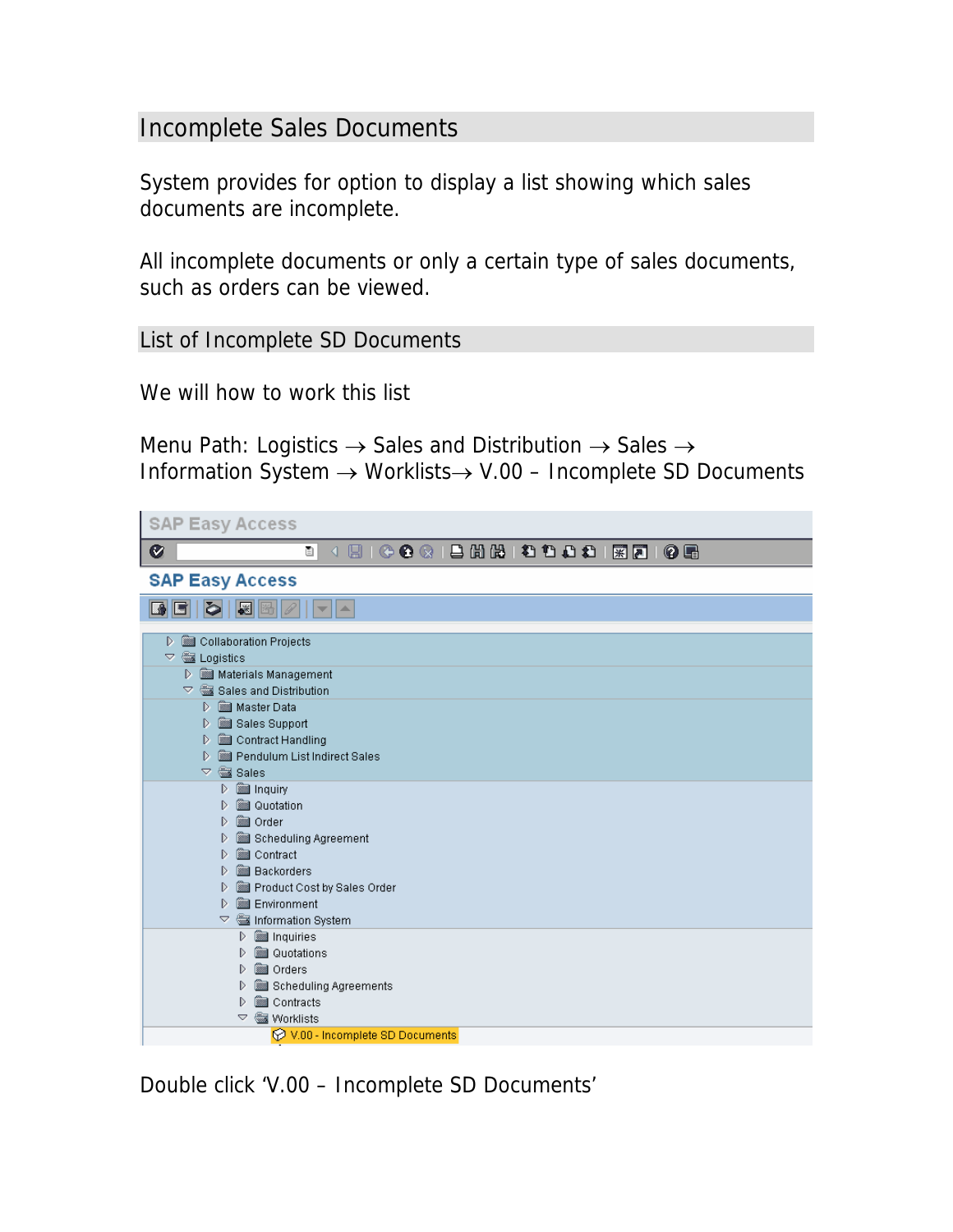**Incomplete SD Documents** 

## **B 4 B 6 G & B H & I & O & I & 8 1 @ B**

**Incomplete SD Documents** 

 $\nabla \mathbf{E}$ 

 $\bullet$ 

| Incompleteness_       |    |               |  |  |  |  |  |  |  |
|-----------------------|----|---------------|--|--|--|--|--|--|--|
| <b>☑</b> General      |    |               |  |  |  |  |  |  |  |
| O Delivery            |    |               |  |  |  |  |  |  |  |
| ☑ Billing document    |    |               |  |  |  |  |  |  |  |
| ☑ Price determination |    |               |  |  |  |  |  |  |  |
| ☑ No assignment       |    |               |  |  |  |  |  |  |  |
| Status group          | to | $\Rightarrow$ |  |  |  |  |  |  |  |
|                       |    |               |  |  |  |  |  |  |  |
| Organizational data   |    |               |  |  |  |  |  |  |  |
| Sales organization    | to |               |  |  |  |  |  |  |  |
| Distribution channel  | to |               |  |  |  |  |  |  |  |
| Division              | to |               |  |  |  |  |  |  |  |
| Sales office          | to |               |  |  |  |  |  |  |  |
| Sales group           | to |               |  |  |  |  |  |  |  |
|                       |    |               |  |  |  |  |  |  |  |
| Document Information  |    |               |  |  |  |  |  |  |  |
| Created by            |    |               |  |  |  |  |  |  |  |
| SD transaction        | to | $\Rightarrow$ |  |  |  |  |  |  |  |
|                       |    |               |  |  |  |  |  |  |  |
| Execute               |    |               |  |  |  |  |  |  |  |
| Display variant       |    |               |  |  |  |  |  |  |  |
|                       |    |               |  |  |  |  |  |  |  |
| List variation        |    |               |  |  |  |  |  |  |  |
| Safety query          |    |               |  |  |  |  |  |  |  |
|                       |    |               |  |  |  |  |  |  |  |

Above screen is displayed

 $\boxed{\triangledown}$  General **☑** Delivery □ Billing document ☑ Price determination

Check box for **Mollassignment** indicate the degree of check to be performed on SD documents, example Sales order incomplete for delivery creation, billing document creation etc.

Organization data is provided for selecting data from Sales area specific documents.

Let's execute the report for Sales Organization '3020'